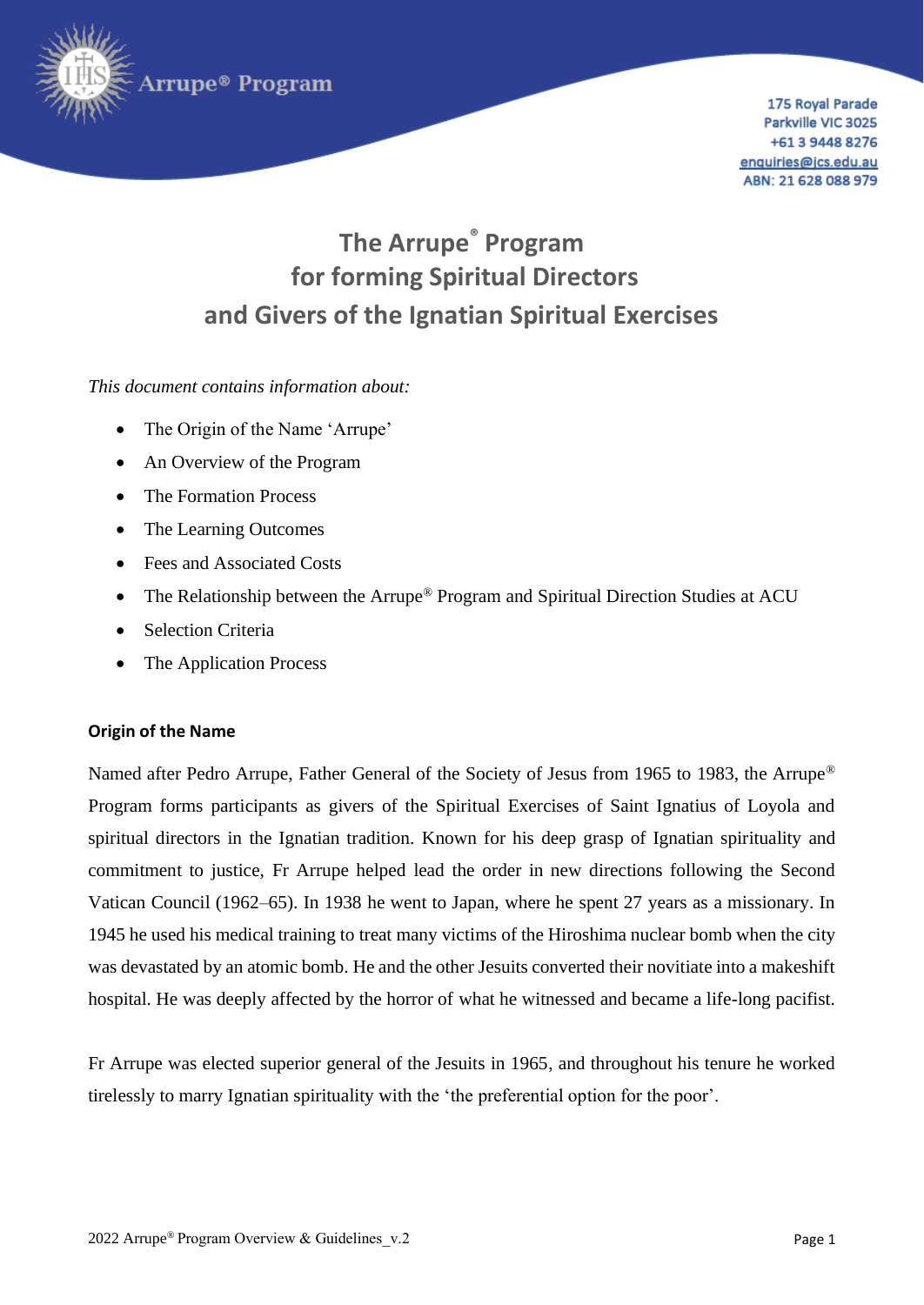#### **Overview**

The Arrupe® Program is the approved national program of the Australian Province of the Society of Jesus for the formation of Givers of the Ignatian Spiritual Exercises and Spiritual Directors in the Ignatian tradition. The Arrupe Program is concomitant with and adjunct to the Master of Spiritual Direction (MSD) degree offered by Australian Catholic University (ACU), yet distinct from it. Since retreat direction is an art rather than a science, and is learned by doing, a significant proportion of the hours of the Arrupe Program is devoted to the practice of giving spiritual direction under supervision.

The decision about whether to grant Arrupe accreditation to a candidate is made by a board appointed by the Jesuit Provincial in consultation with the Coordinator of the Arrupe Program and others involved in the candidate's formation.

The Program Coordinator is Dr Micheál Loughnane, who works for the Australian Province and is responsible for recruiting suitable students into this supplementary program that offers accompaniment, enrichment and mentoring in their academic and personal formation towards becoming accredited givers of the Spiritual Exercises.

#### **Forming Spiritual Directors in the Ignatian Tradition**

The primary purpose of the Arrupe Program is to form people to be Givers of the Spiritual Exercises. Being a giver of the spiritual Exercises presumes that students will have themselves completed the Exercises, so if they have not completed the Spiritual Exercises before joining the program, they will be expected to complete them prior to engaging in the practice of giving spiritual direction. Students will also be expected to meet monthly with their spiritual director while completing the course. In most circumstances, to be admitted students must be enrolled in, or have completed, a spiritual direction course (Graduate Diploma or Master of Spiritual Direction).

Through the Graduate Diploma or Master of Spiritual Direction courses at ACU, students have the opportunity to receive some foundational training in systematic theology, biblical studies and Ignatian spirituality; through the Arrupe Program, students can build on this knowledge by learning the craft of spiritual direction under supervision, as well as by becoming apprentices to more experienced and accomplished directors. The extra practical inputs — by way of group supervision, guest practitioners and mentoring — will augment, in an experiential way, their theoretical knowledge and practical know-how.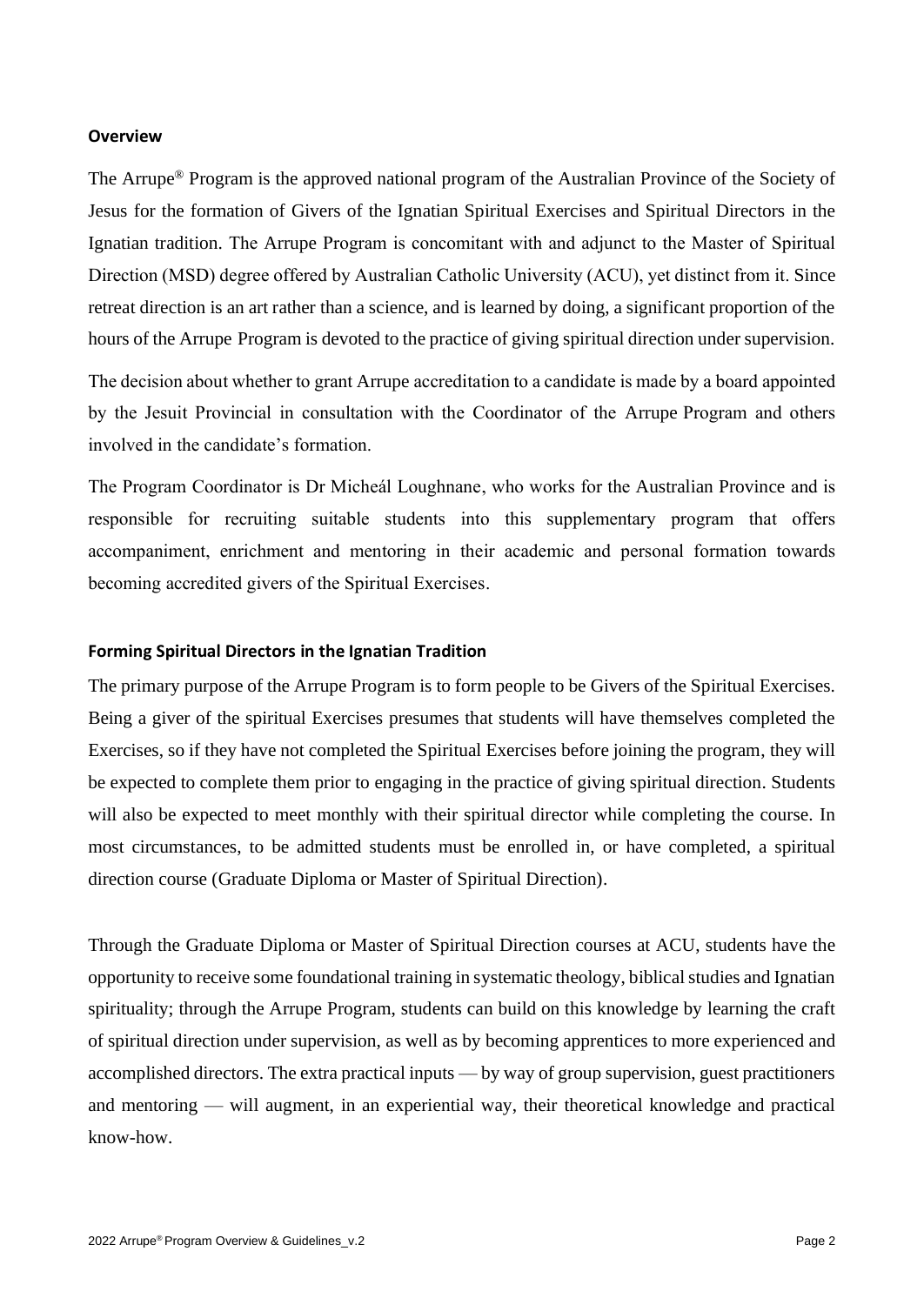The Giving of the Spiritual Exercises is completed by taking two exercitants, under supervision, through the full Spiritual Exercises (Annotation 19 or 20). Throughout the Arrupe Program, students are encouraged to gain additional hours of supervised spiritual direction practice. Students are required to be under supervision during any practicum work.

## **The Formation Experience**

As we are following an apprenticeship model, in order to offer Arrupe students an excellent experience of formation to become Givers of the Spiritual Exercises, there will be three interrelated components of formation:

- 1. **Workshops and mentoring through which students will receive input from experienced spiritual directors**: The aim here is for students to benefit from the wisdom and knowledge of a range of people who are experienced in giving the Spiritual Exercises. Where possible, we will also endeavour to create opportunities for Arrupe students to participate in giving retreats to individuals and groups. This will include gaining experience in giving the First Spiritual Exercises.
- 2. **Group Supervision**: as they take exercitants through the Spiritual Exercises, students will have the opportunity to participate in a number of group supervision sessions where they can benefit from the wisdom of experienced directors. We will also assign each Arrupe candidate to a companion who will mentor them as they grow into becoming givers of the Spiritual Exercises.
- 3. **Individual supervision**: as they take two exercitants through the full Spiritual Exercises, students will be accompanied by a supervisor who is experienced in directing the Spiritual Exercises, but who also holds qualifications in Supervision. Students will be required to choose from a list of accredited supervisors provided by the Arrupe Coordinator.

There is ongoing discernment throughout all stages of the Arrupe program by both program leaders and the students themselves. Students are assessed on their demonstration of the attributes listed in the Annotations for Givers of the Exercises and the Code of Ethics for Companions in the Ministry of the Ignatian Spiritual Exercises.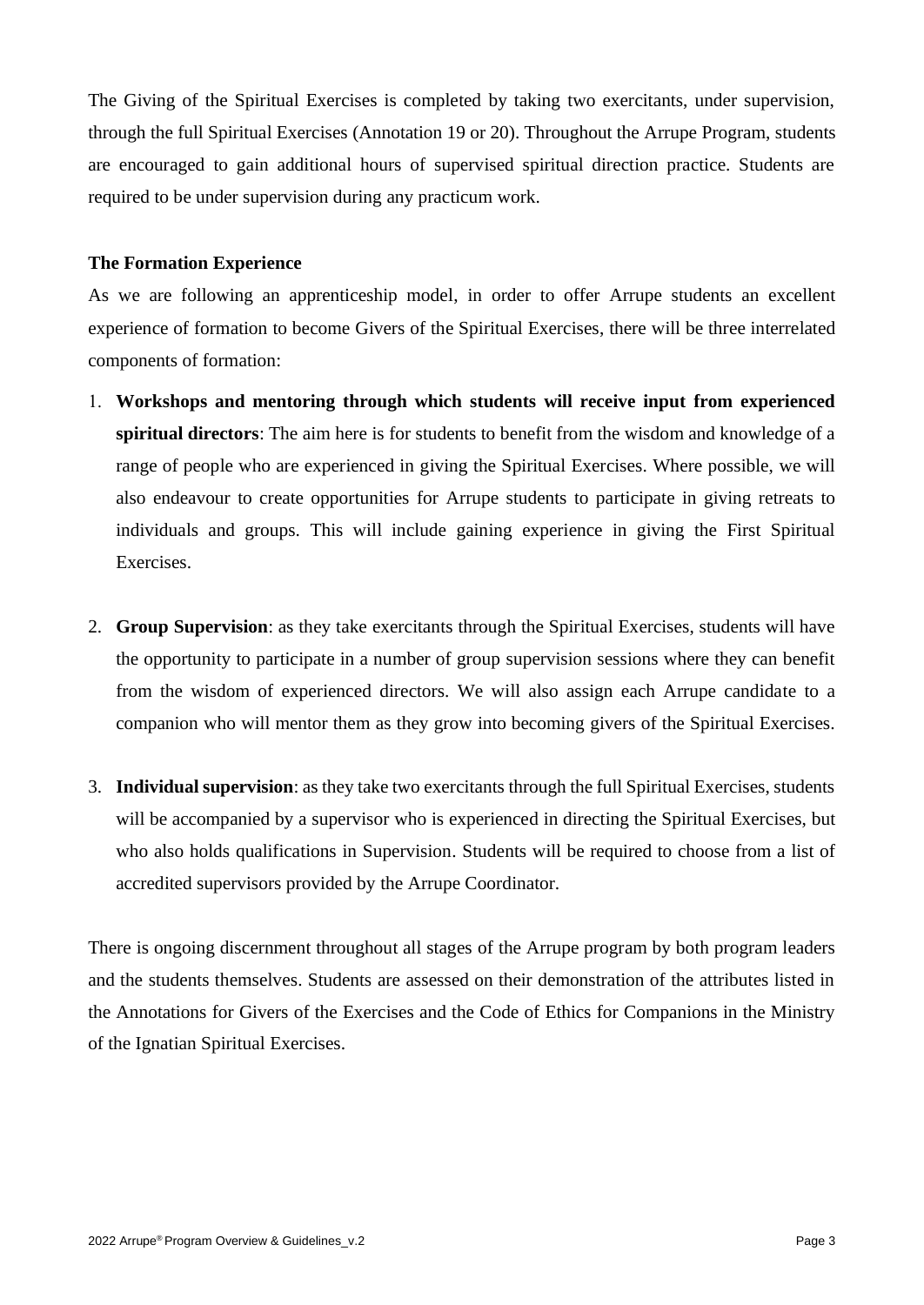#### **Learning Outcomes**

At the conclusion of Arrupe Program, students will be able to:

- give the Spiritual Exercises of Ignatius as a 30-35 week or a 30-day retreat  $(19<sup>th</sup> \& 20<sup>th</sup>$ Annotations of the Spiritual Exercises).
- adapt the Spiritual Exercises of Saint Ignatius and direct a retreat in accordance with the 18<sup>th</sup> Annotation of the Spiritual Exercises.
- give spiritual direction in the Ignatian tradition.

### **Fees and Associated Costs**

The Arrupe Program is subsidised by the Australian Province of the Society of Jesus. The student contribution in 2022 will be \$250 per semester. However, students who are enrolled in the Supervised Giving of the Exercises will pay half this fee which is \$250 for the year. There may also be opportunities for retreats and other formation opportunities; should students wish to participate in them, these offerings will incur an extra cost.

A major component of the Program is the Supervised Giving of the full Spiritual Exercises. Students will pay for their supervision while engaged in the Supervised Giving of the Exercises. The cost of this will be roughly \$1,280 (16 sessions @ \$80 per session), which they will pay directly to their supervisor. From 2023 the Supervised Giving of the Exercises will no longer be a unit in the MSD program.

In cases of hardship or financial difficulty, students will be able to apply to the O'Shea Fund to receive some financial assistance for supervision.

# **The Connection between Arrupe® and Spiritual Direction Studies at ACU**

Those who are enrolled in a course of study in Spiritual Direction at ACU (and other recognised spiritual direction programs) will be eligible to apply for the Arrupe Program.

### **Note**:

- 1. Students who choose to exit the MSD program with a Graduate Diploma after the equivalent of one year's study may be eligible to join or continue with the Arrupe Program.
- 2. All communication and administration concerning the MSD will be dealt with by ACU, and all communication and administration concerning the Arrupe Program will be dealt with by the Arrupe Coordinator; though closely interrelated, they are separate entities.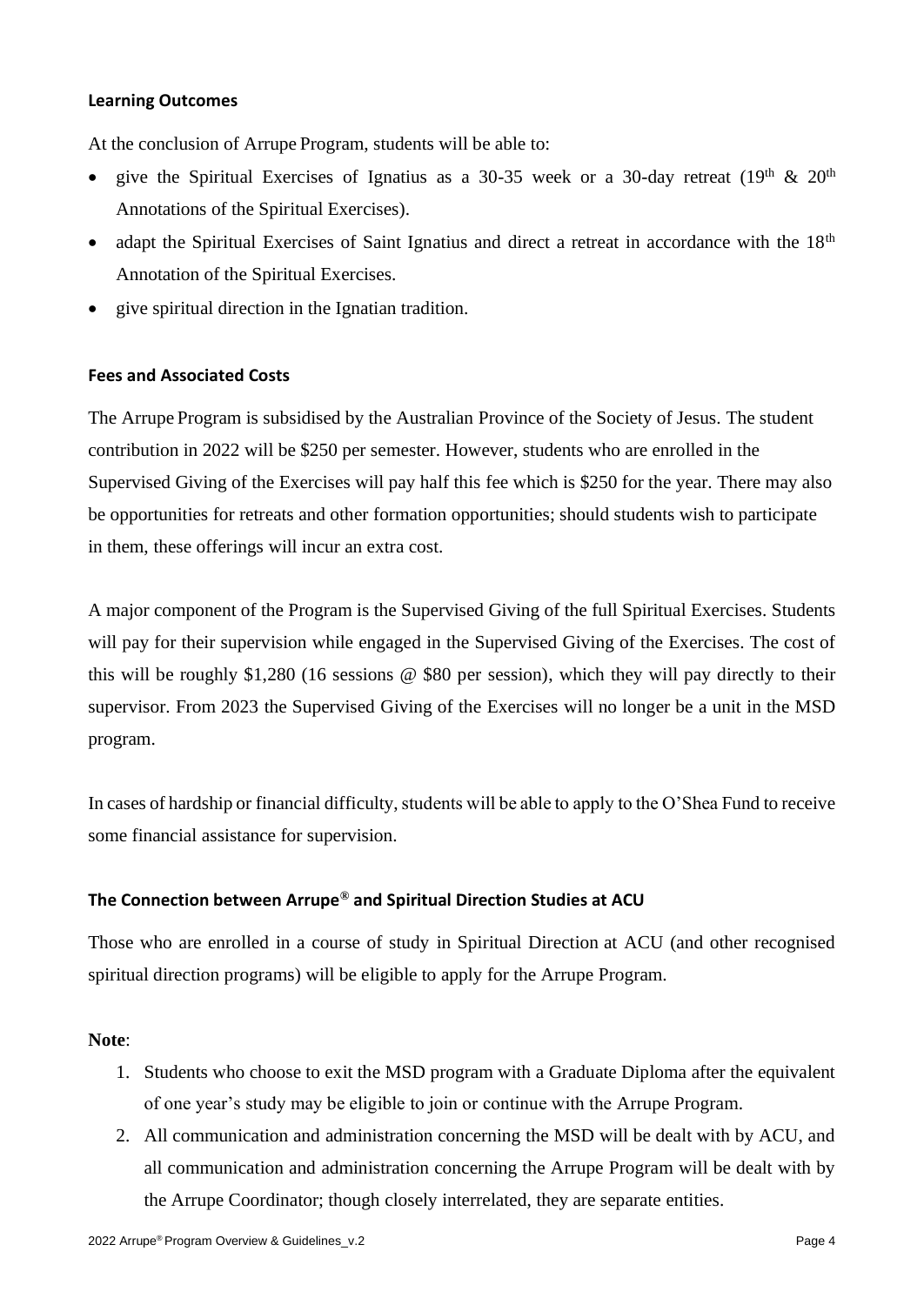# **Arrupe® Program in 2022 in Transition**

Current students enrolled in the MSD will continue complete their Supervised Giving within the MSD.

We envisage that, once current students have completed their MSD, the Supervised Giving of the Exercises will no longer be offered through ACU, students will then complete this key formative experience entirely within the Arrupe Program.

# **The Arrupe**® **Program and qualifications other than the** [ACU Master of Spiritual Direction](https://www.acu.edu.au/course/master-of-spiritual-direction)**.**

We acknowledge that prospective students may have completed spiritual direction programs in institutions other than ACU, either in Australia or overseas. Prospective students who hold professional qualifications in spiritual direction will be assessed on an individual basis. The amount of supplementary studies they will be required to complete will be determined by the extent and level of studies they have already completed in theology and Ignatian spirituality.

If an applicant has minimal qualifications and experience in Ignatian spirituality, they will be required to enrol in a Graduate Certificate in [Theological Studies at ACU](https://www.acu.edu.au/course/graduate-diploma-in-theological-studies) prior to admission into the Arrupe Program. They will be required to complete the following units:

- Spiritual Exercises Theory A & B (THSP504 & THSP505)
- Praxis A (THSP506) and Ignatian Discernment (THSP509).\*

**\*Note:** in circumstances where any of the above units are not available in a given year, another unit may be suggested as a replacement unit (for example, the double unit Praxis B – THSP507).

The Arrupe® Program is independent of the academic award.

# **Selection Criteria**

In determining an applicant's suitability for the Arrupe® Program, it is expected that he or she will:

- demonstrate a love of and a commitment to prayer;
- have a sense of being called to the ministry of spiritual direction in the Ignatian tradition and giving the full Spiritual Exercises and show evidence of their giftedness for this vocation;
- demonstrate a capacity to listen empathically and enter sensitively into spiritual conversation;
- have sufficient life experience to enable them to respond with wisdom to a wide range of people from many different walks of life;